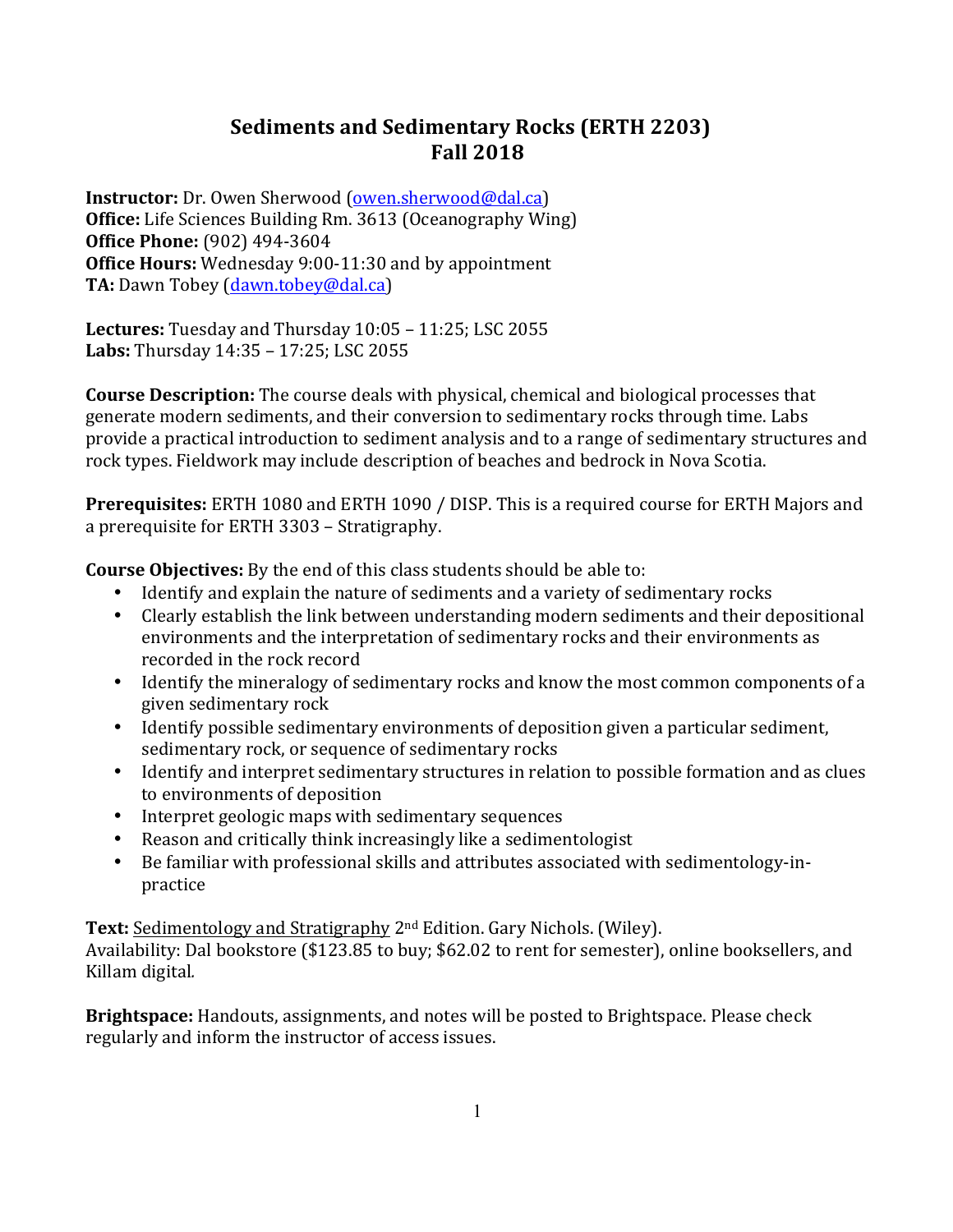**Organization:** This course consists of two 80 minute lectures and a 3 hour lab each week.

- Lectures will cover fundamental concepts in sedimentology and will include in-class exercises and assignments designed to solidify the lecture material. **Attendance is very** important, as I will present material that may not be found in the textbook, and **because part of the grading is based on class participation and in-class assignments.** Note that I do not share lecture slides. If you miss a class, ask a classmate if they would be willing to share their notes.
- Labs will provide hands on experience with observing, describing and interpreting sediments and sedimentary rocks. Please bring the following to labs: **pens, pencils, eraser, ruler, hand lens, calculator or laptop**. Lab assignments are due at end of the lab period.

# **Course Policies:**

**Grading:**

- Missed mid-term: (unavoidable) final exam will count for 45%.
- Missed in-class activities: best 80% counted, so no make-up possible.
- Labs: lowest lab mark dropped (excluding field trip), so you can miss one lab. Note that you are still responsible for learning the material. It may be possible to make up a lab on your own, depending on the specific lab and materials needed: if possible, the materials will be available in most cases. Late labs will be penalized 10% per day.
- Final Exam: the exam is cumulative and incorporates lecture and lab material. The exam date is set by the registrar, and will occur during the period Dec 6-16. Do not make travel arrangements until the schedule is posted as it will not be possible to give you an early exam.
- Lecture-lab connection: the material in the lecture and the labs is carefully coordinated to maximize your learning. A lab exam will focus on material identification and problemsolving, similar to problems undertaken in lab sessions.
- Collaboration with other students is accepted and even encouraged; however, students must submit *their own* assignments and labs.

| uraunig.                       |        |               |  |  |
|--------------------------------|--------|---------------|--|--|
| Component                      | Weight | Date          |  |  |
| In-class quizzes and exercises | 15%    | every class   |  |  |
| Midterm Exam:                  | 20%    | <b>Oct 25</b> |  |  |
| Labs:                          | 30%    | weekly        |  |  |
| Lab Exam:                      | 10%    | <b>Nov 29</b> |  |  |
| Final Exam:                    | 25%    | <b>TBA</b>    |  |  |
| Total:                         | 100%   |               |  |  |
|                                |        |               |  |  |

Conversion of numerical grades to Final Letter Grades follows the Dalhousie Common Grade Scale

|  |                                           | $A + (90-100)$ B+ $(77-79)$ C+ $(65-69)$ D                  | $(50-54)$ |
|--|-------------------------------------------|-------------------------------------------------------------|-----------|
|  |                                           | <b>A</b> (85-89) <b>B</b> (73-76) <b>C</b> (60-64) <b>F</b> | (< 50)    |
|  | $A - (80-84)$ $B - (70-72)$ $C - (55-59)$ |                                                             |           |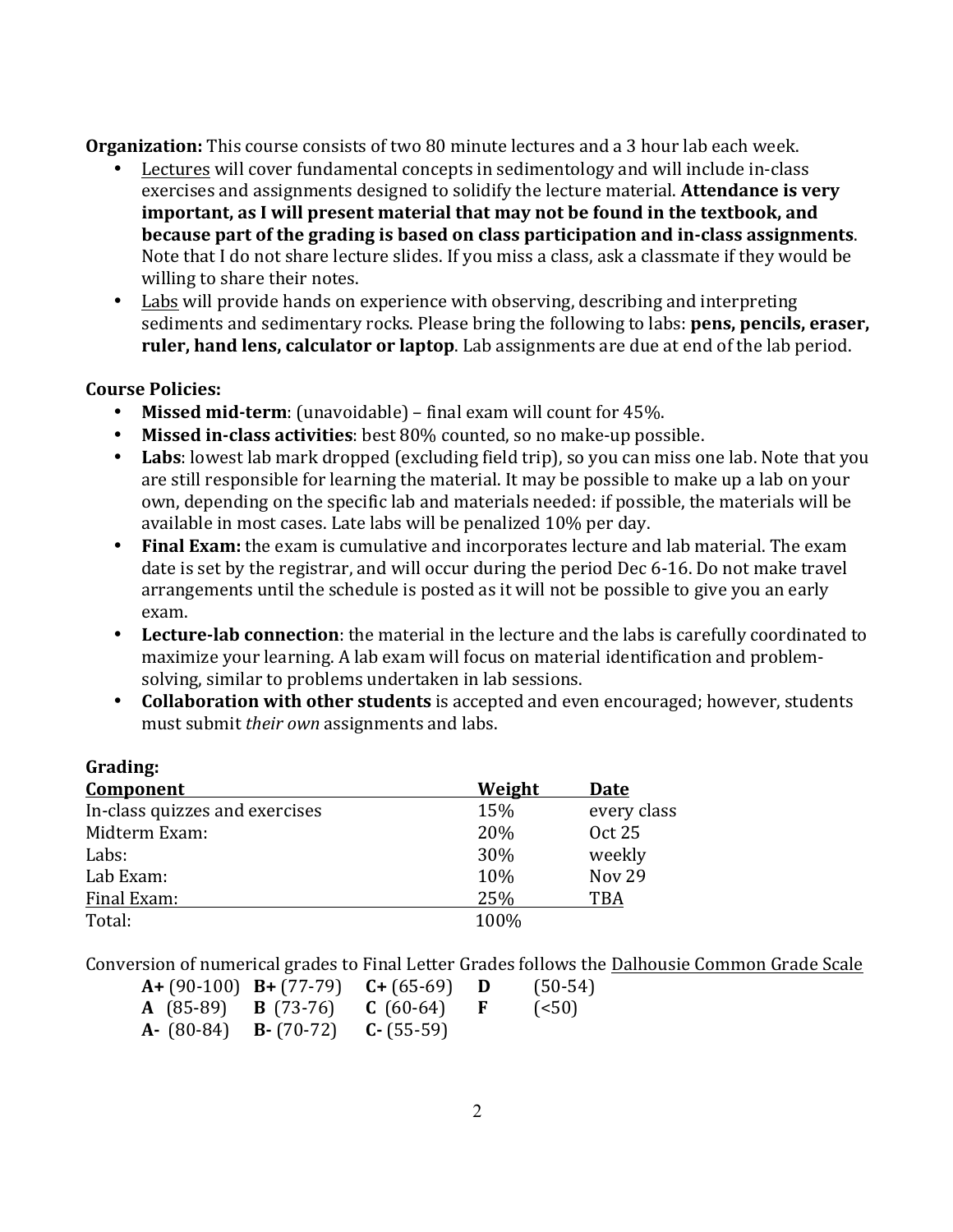| Week                                                 | Day      | Lecture                                        | Lab                                                        |  |  |  |  |
|------------------------------------------------------|----------|------------------------------------------------|------------------------------------------------------------|--|--|--|--|
| <b>Unit 1: Formation of Sediments:</b>               |          |                                                |                                                            |  |  |  |  |
| 1                                                    | 4-Sep    | 1. Introduction, Learning to Learn             |                                                            |  |  |  |  |
|                                                      | 6-Sep    | 2. Weathering & Erosion vs. Transport          | (no lab)                                                   |  |  |  |  |
| 2                                                    | $11-Sep$ | 3. Weathering & Formation of Sediments         |                                                            |  |  |  |  |
|                                                      | 13-Sep   | 4. Sediment Texture                            | Lab 1: Clastic rocks                                       |  |  |  |  |
| 3                                                    | 18-Sep   | 5. Sediment Mineralogy                         |                                                            |  |  |  |  |
|                                                      | 20-Sep   | 6. Controls on Sediment Supply                 | Lab 2: Clastic textures and textural maturity              |  |  |  |  |
| 4                                                    | 25-Sep   | 7. Unit 1 Catch up and review                  |                                                            |  |  |  |  |
| Unit 2: Transport and Sedimentary Structures:        |          |                                                |                                                            |  |  |  |  |
|                                                      | 27-Sep   | 8. Fluid flow and forces of sediment transport | Lab 3: Self-directed campus field trip                     |  |  |  |  |
| 5                                                    | 2-Oct    | 9. Hulstrom diagram                            |                                                            |  |  |  |  |
|                                                      | 4-Oct    | 10. Grain movement and bedforms                | Lab 4: Erosional, depositional and diagenetic structures 1 |  |  |  |  |
| 6                                                    | 9-Oct    | 11. Cross laminae, ripples and dunes           |                                                            |  |  |  |  |
|                                                      | 11-Oct   | 12. Climbing, flaser and upper flow regime     | (no Thursday lab)                                          |  |  |  |  |
|                                                      | $13-Oct$ |                                                | Lab 5: Horton Bluff field trip                             |  |  |  |  |
| $\overline{7}$                                       | 16-Oct   | 13. Oscillatory and combined flow              |                                                            |  |  |  |  |
|                                                      | 18-Oct   | 14. Turbidity currents and graded bedding      | Lab 6: Erosional, depositional and diagenetic structures 2 |  |  |  |  |
| 8                                                    | $23-Oct$ | 15. Other structures; Catch up and review      |                                                            |  |  |  |  |
| <b>Unit 3: Facies and Depositional Environments:</b> |          |                                                |                                                            |  |  |  |  |
|                                                      | $25-Oct$ | 16. Facies concepts; Terrestrial and marine    | <b>Midterm During Lab</b>                                  |  |  |  |  |
| 9                                                    | 30-Oct   | 17. Clastic coasts and estuaries 1             |                                                            |  |  |  |  |
|                                                      | 1-Nov    | 18. Clastic coasts and estuaries 2             | Lab 7. Carbonates and other rocks                          |  |  |  |  |
| 10                                                   | 6-Nov    | 19. Carbonate reefs and banks 1                |                                                            |  |  |  |  |
|                                                      | 8-Nov    | 20. Carbonate reefs and banks 2                | Lab 8: Carbonate reef facies                               |  |  |  |  |
| 11                                                   | 13-Nov   |                                                |                                                            |  |  |  |  |
|                                                      | 15-Nov   | Reading week - no classes or labs              |                                                            |  |  |  |  |
| 12                                                   | 20-Nov   | 21. Alluvial and fluvial systems 1             |                                                            |  |  |  |  |
|                                                      | 22-Nov   | 22. Alluvial and fluvial systems 2             | Lab 9: Core logging                                        |  |  |  |  |
| 13                                                   | 27-Nov   | 23. Other depositional environments            |                                                            |  |  |  |  |
|                                                      | 29-Nov   | 24. Unit 3 Catch up and review                 | Lab Exam                                                   |  |  |  |  |

**Class Schedule:** Note: this schedule is subject to minor revision in the ordering of content; revised versions will be uploaded to Brightspace. Readings TBA.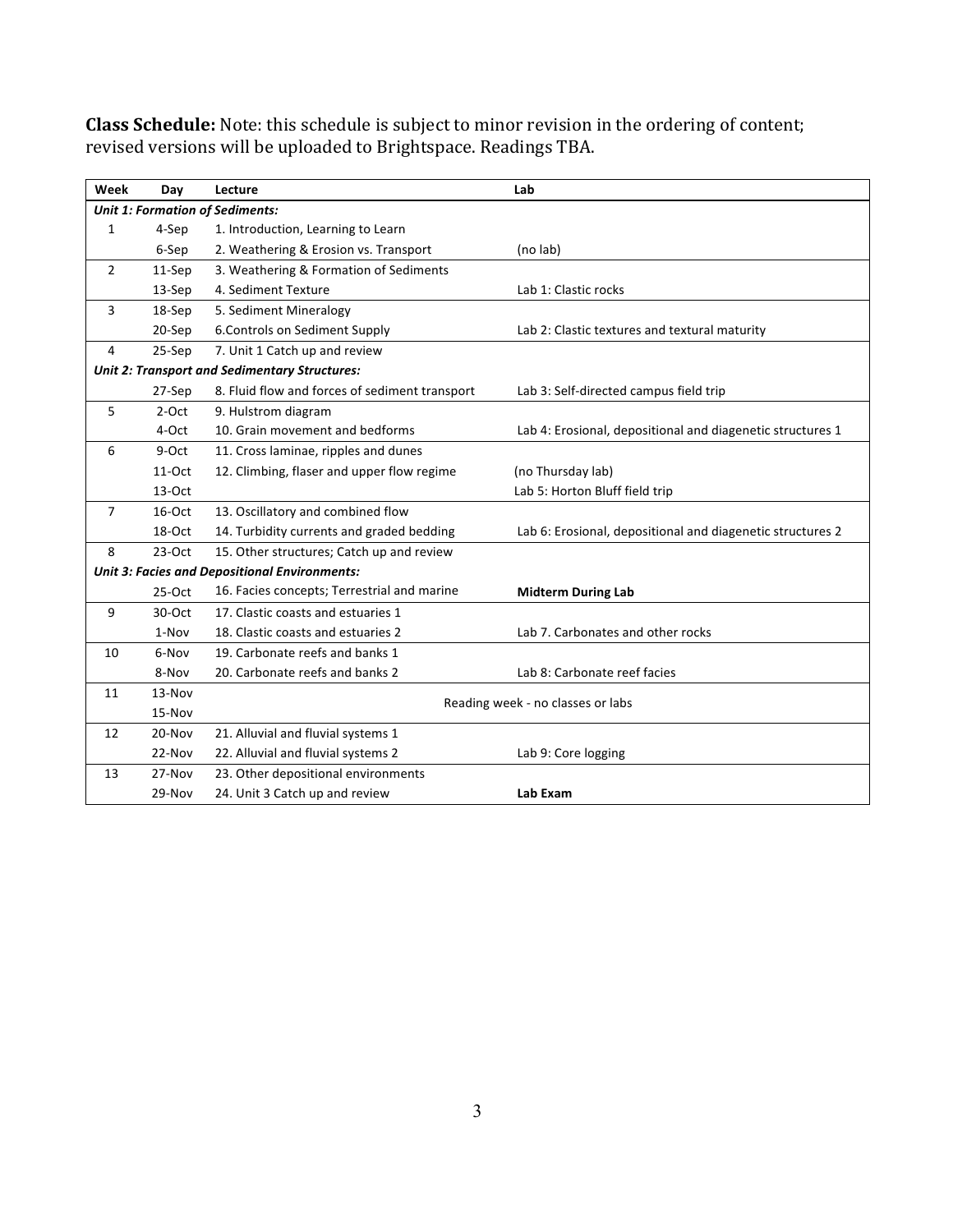# **University Policies and Statements**

# **This course is governed by the academic rules and regulations set forth in the University Calendar and by Senate**

## **Academic Integrity**

At Dalhousie University, we are guided in all of our work by the values of academic integrity: honesty, trust, fairness, responsibility and respect (The Center for Academic Integrity, Duke University, 1999). As a student, you are required to demonstrate these values in all of the work you do. The University provides policies and procedures that every member of the university community is required to follow to ensure academic integrity.

**Information**: https://www.dal.ca/dept/university\_secretariat/academic-integrity.html

### **Accessibility**

The Advising and Access Services Centre is Dalhousie's centre of expertise for student accessibility and accommodation. The advising team works with students who request accommodation as a result of a disability, religious obligation, or any barrier related to any other characteristic protected under Human Rights legislation (Canada and Nova Scotia). **Information**: https://www.dal.ca/campus\_life/academic-support/accessibility.html

### **Student Code of Conduct**

Everyone at Dalhousie is expected to treat others with dignity and respect. The Code of Student Conduct allows Dalhousie to take disciplinary action if students don't follow this community expectation. When appropriate, violations of the code can be resolved in a reasonable and informal manner—perhaps through a restorative justice process. If an informal resolution can't be reached, or would be inappropriate, procedures exist for formal dispute resolution. Code: https://www.dal.ca/dept/university\_secretariat/policies/student-life/code-of-student-conduct.html

## **Diversity and Inclusion – Culture of Respect**

Every person at Dalhousie has a right to be respected and safe. We believe inclusiveness is fundamental to education. We stand for equality. Dalhousie is strengthened in our diversity. We are a respectful and inclusive community. We are committed to being a place where everyone feels welcome and supported, which is why our Strategic Direction prioritizes fostering a culture of diversity and inclusiveness **Statement**: http://www.dal.ca/cultureofrespect.html)

### **Recognition of Mi'kmaq Territory**

Dalhousie University would like to acknowledge that the University is on Traditional Mi'kmaq Territory. The Elders in Residence program provides students with access to First Nations elders for guidance, counsel and support. Visit or email the Indigenous Student Centre (1321 Edward St) (elders@dal.ca). **Information**: https://www.dal.ca/campus\_life/communities/indigenous.html

# **Important Dates** in the Academic Year (including add/drop dates)

https://www.dal.ca/academics/important\_dates.html

## **University Grading Practices**

https://www.dal.ca/dept/university\_secretariat/policies/academic/grading-practices-policy.html